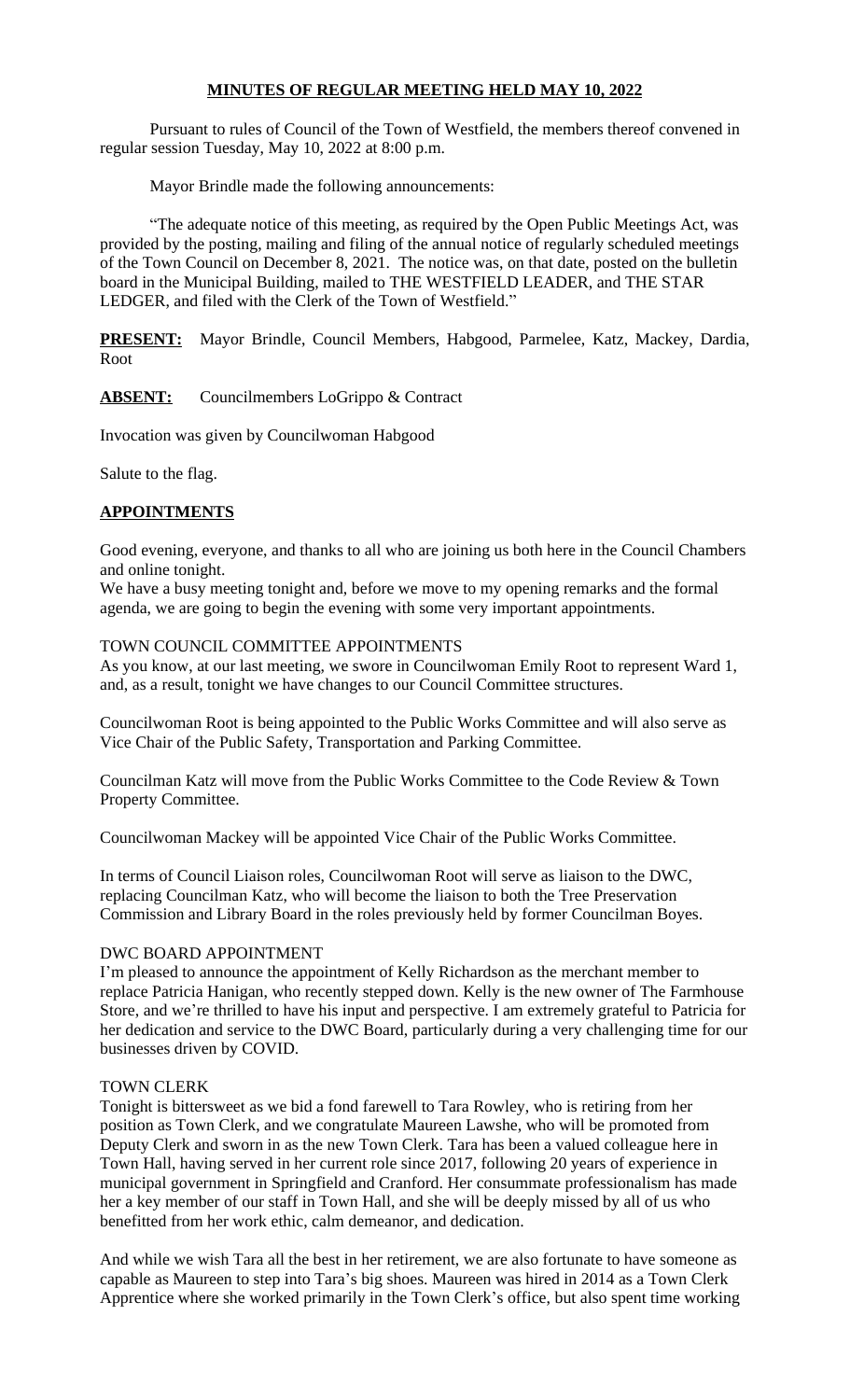in the Westfield Police Department Records Bureau and Tax Assessor's office. Maureen obtained her Registered Municipal Clerks Certificate (RMC) in 2016 through the State of New Jersey while also obtaining her Bachelor's Degree in Public Administration at Kean University. She was promoted to Deputy Town Clerk in 2017, earned her Master's Degree in Public Administration in 2021, and was a graduate research assistant throughout her last semester for the Public Administration Department at Kean. In addition to her education, Maureen has been an integral part of the Town Clerk's office for many years and assisted in the creation and implementation of various new processes and technology related to record retention efforts and the use of online forms and payments to streamline processes for residents. I am confident that the Town will benefit from Maureen's knowledge, leadership and dedication for years to come.

I'm also happy to announce that, following a thorough search and interview process led by Town Administrator Jim Gildea, we have a resolution to appoint Natalie Berner as the new Deputy Town Clerk, replacing Maureen. Natalie resides in Rahway and has her Bachelor of Arts in Public Administration from Kean University, where she will be completing her Master's in Public Administration this month. She has been working for the City of Elizabeth in various capacities, including as a Research Grant Writer and Housing Specialist for the Housing Authority.

Along with Natalie, we recently welcomed Martha Piscitelli to the Clerk's office as a part-time Licensing Clerk, and we are excited about the great potential of this new team and the contributions they will make to our wonderful staff in Town Hall.

Following these appointments, Maureen's swearing in, and a proclamation honoring Tara, I'll also read a proclamation to recognize Building Safety Month.

Mayor Brindle proposed the following Council appointments. Motion made by Councilwoman Mackey and seconded by Councilman Katz was carried.

#### **Council Committees:**

*Public Safety, Transportation & Parking Committee Mike Dardia, Chairman Emily Root, Vice Chairwoman Linda Habgood Mark LoGrippo*

*Code Review & Town Property Committee Mark Parmelee, Chairman Scott Katz, Vice Chairman Dawn Mackey*

*Public Works Committee David Contract, Chairman Dawn Mackey, Vice Chairwoman Emily Root Mark LoGrippo*

*Downtown Westfield Corporation Liaison – Emily Root, Unexpired Term ending December. 31, 2022 Tree Preservation Commission Liaison – Scott Katz, Unexpired Term ending December. 31, 2022 Westfield Memorial Library Liaison – Scott Katz – Unexpired Term ending December 31, 2022*

#### *Special Improvement District Board*

*Michael Dardia*

*Kelly Richardson December 31, 2022*

Mayor Brindle proposed the following employee appointment. Motion made by Councilwoman Habgood and seconded by Councilwoman Mackey, said employee appointment was carried.

#### **Resolution No. 123**

WHEREAS, pursuant to N.J.S.A. 40A:9-133 a., every municipality shall appoint a municipal clerk for a three-year term; and

WHEREAS, commencing January 1 following the third anniversary of the effective date of P.L. 1197, c.279 (C40A:9-133.9 et al), no person shall be appointed or reappointed as a municipal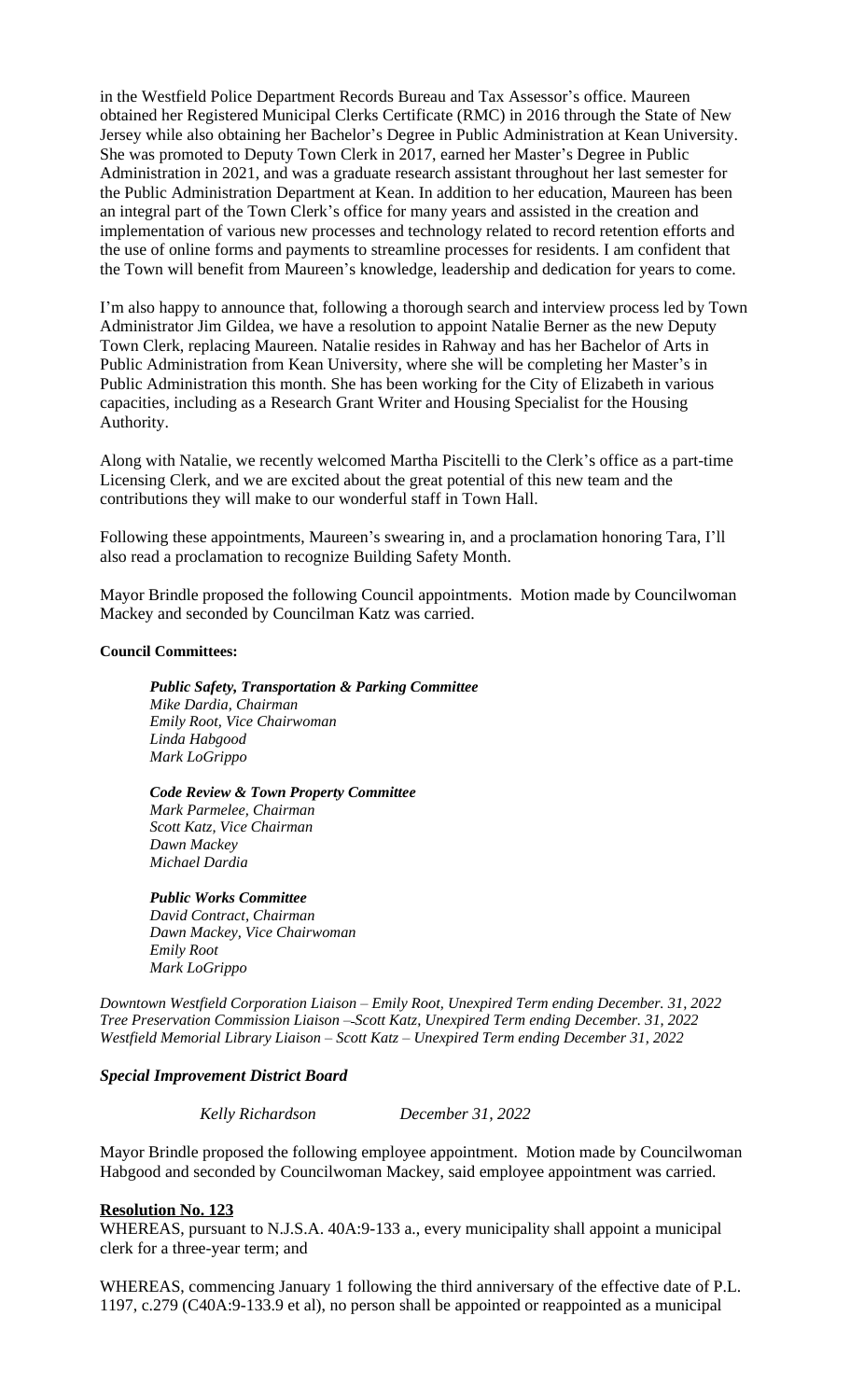clerk unless that person holds a registered municipal clerk certificate issued pursuant to section 3 or section 4 of P.L. 1985, c174 (C.40A:9-133 or C.40A:9-133.4); and

WHEREAS, pursuant to Sec. 2-75(a) of the code of the Town of Westfield, the Town Clerk shall be appointed by the Town Administrator with the approval of the Mayor and Town Council to hold office for a term of three years and subject to the provisions of the Revised Statutes, section 40:46-7, with respect to tenure of office.

NOW, THEREFORE, BE IT RESOLVED that the Town Council does hereby appoint Maureen Lawshe, RMC as the Westfield Municipal Clerk effective immediately for a three-year term expiring on May 10, 2025.

Oath of Office administered by Tara Rowley.

#### Town Clerk, Maureen Lawshe Remarks

First I'd like to thank the mayor & town council for this opportunity - I look forward to working with you all more in the future.

Often times when people start a new journey it's due to their hard work, determination, and perseverance and while that is true - I'd like add it's also because of everyone who walked a few steps on that journey as well.

I'd like to thank my huge support system, my family & friends many of which are here tonight. This group has always supported and encouraged my personal, education and career goals. I cannot thank you all enough for being by my side.

To those who don't know, I come from a long line of public service. My grandfather served in the United States Navy, my other grandfather served in the United States Air Force - he and my uncle once served as councilmen in their hometowns. My step father has held many administrative roles throughout the state, and my late father served in the United States marine corps and rose to the rank of police chief in the town he was born and raised.

I'd like to take a play from Chief Battiloro' s acceptance speech years ago when he said his late father Fire Chief Battiloro would not hire him as a firefighter, so he became a cop… my mother and father told me at a young age I can do anything I put my mind to - just please do not become a cop.

Mom, you and dad welcomed me into this world 32 years ago today and as he always said "you never know where you are going till you get there" well here I am - carrying out my father's wish but also carrying on his legacy in the best way possible!

I'd also like to thank all of the employees whom I've worked with over the years. You all have been a great resource - our office looks forward to continuing to be a resource to you for years to come!

I'd like to thank my first Town Clerk Claire Gray & Town Administrator Jim Gildea who saw a vision many years ago that has led us to tonight. Jim, you have given me some challenging tasks over the years which has given me the opportunity to learn and grow, thank you.

and Tara Rowley - Congratulations! Tara has often been described as unflappable and working beside her these past five years I could not agree more. If I do 1/10th of the job that Tara has done I have gone above and beyond and exceeded all of the expectations.

I'd like to quote the great Leslie Knope from Parks and Rec and say that "Teddy Roosevelt said the best prize life has to offer is a chance to work hard at work worth doing and I would add that what makes work worth doing is getting to do it with people you love"

I truly love what I do and love this town. It's a privilege and honor to be your next town clerk. I look forward to continuing to work with the residents and business owners of the town of Westfield and providing assistance wherever it is needed.

Thank you all for walking this journey with me!

Although I was not born and raised in Westfield I can assure you this, Westfield is my home.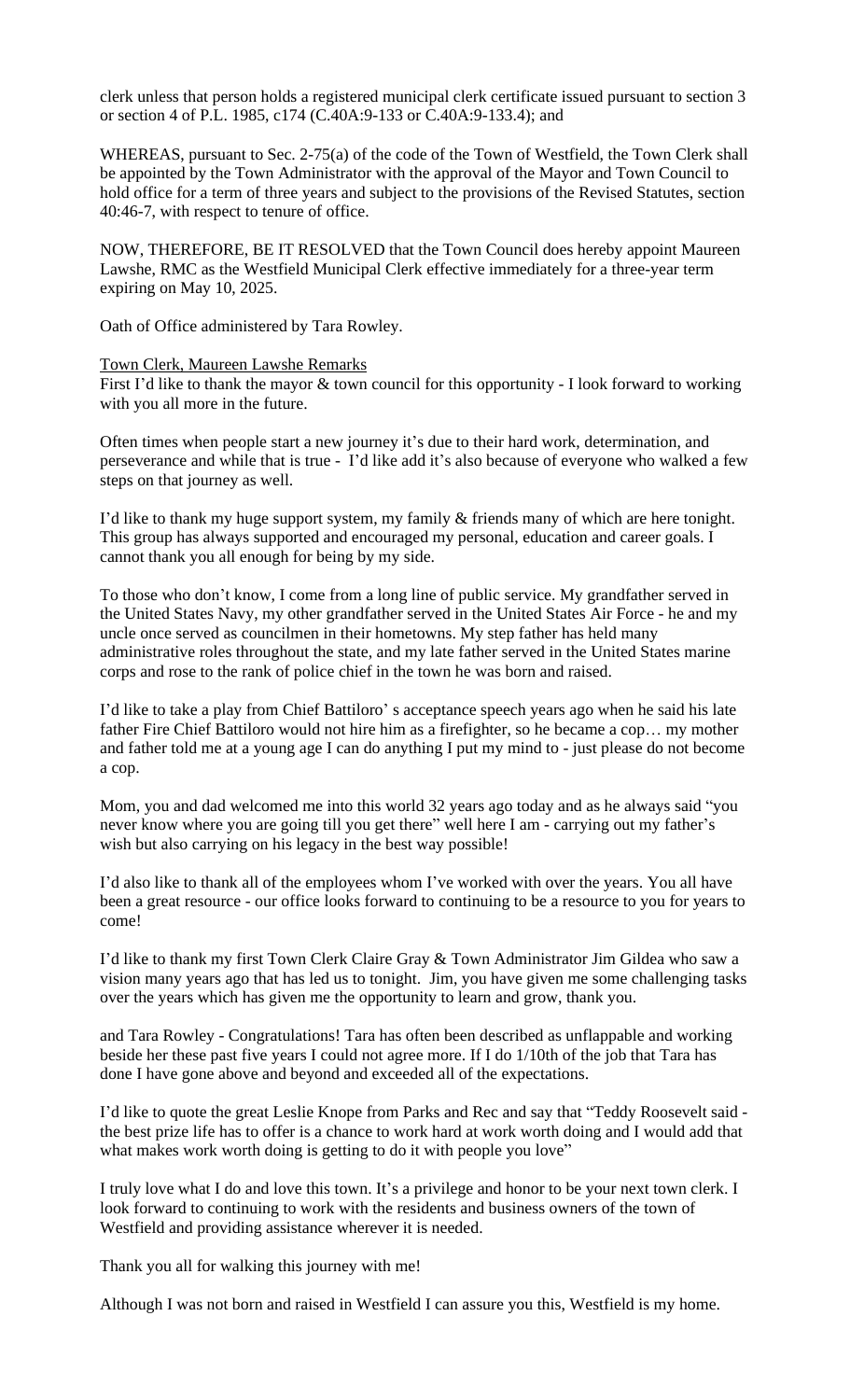Mayor Brindle proposed the following employee appointment. Motion made by Councilwoman Mackey and seconded by Councilwoman Root, said employee appointment was carried.

#### **Resolution No. 123**

WHEREAS, pursuant to 40A:9-135, the governing body of any municipality, by ordinance, may create the office of Deputy Municipal Clerk and provide for appointments thereto; and

WHEREAS, pursuant to Sec. 2-75(10) (b) of the Code of the Town of Westfield, the Deputy Town Clerk shall be appointed by the Town Administrator with the approval of the Mayor and Town Council.

NOW, THEREFORE, BE IT RESOLVED that the Town Council does hereby appoint Nathalie Bernier as the Westfield Deputy Town Clerk effective May 10, 2022.

#### **PRESENTATIONS**

Mayor Brindle presented the following proclamation:

# **Town of Westfield** Westfield, New Jersey PROCLAMATION *Tara Rowley*

**WHEREAS**, on May 31, 1985, Governor Kean signed a bill establishing the designation of Registered Municipal Clerk ("RMC"); and

**WHEREAS**, so diverse is the role of Municipal Clerk that legislation was enacted in 1991 specifically defining the "Core" duties of this statutory office, that include, but are not limited to, serving as secretary of the municipal corporation, serving as secretary to the governing body, serving as chief administrative officer of all elections held in the municipality, and serving as chief registrar of voters in the municipality; and

**WHEREAS**, the role of the RMC is so vital to the governance and welfare of the community that every municipality in the State of New Jersey is required to appoint one; and

**WHEREAS**, Tara Rowley, RMC has served the Town of Westfield as the Town Clerk since 2017, fulfilling the Core duties of the position with dedication, decorum, and proficiency; and

**WHEREAS**, Mrs. Rowley began her career in municipal government in Springfield, New Jersey where she served as Deputy Clerk from 1997–2000 before moving on to Cranford where she served as Deputy Clerk from 2000-2007 then was appointed Town Clerk, serving from 2007- 2017, during which time she served as Vice President of Union County Municipal Clerk's Association from 2007-2008; and

**WHEREAS**, during her career in municipal government, Mrs. Rowley has earned the deepest respect and admiration of her coworkers and peers throughout Union County and the state of New Jersey; and

**WHEREAS**, Mrs. Rowley has announced her retirement, and this being her last meeting, the Town Council and I wish to recognize her years of honorable service to the Council and the community;

**NOW, THEREFORE**, **BE IT PROCLAIMED** that I, Mayor Shelley Brindle, on behalf of the Town Council and the citizens of the Town of Westfield, hereby extend a heartfelt thank you to Tara Rowley for her many years of hard work and dedication to duty and extend our collective very best wishes for a long, healthy, and happy retirement.

Tara Rowley Remarks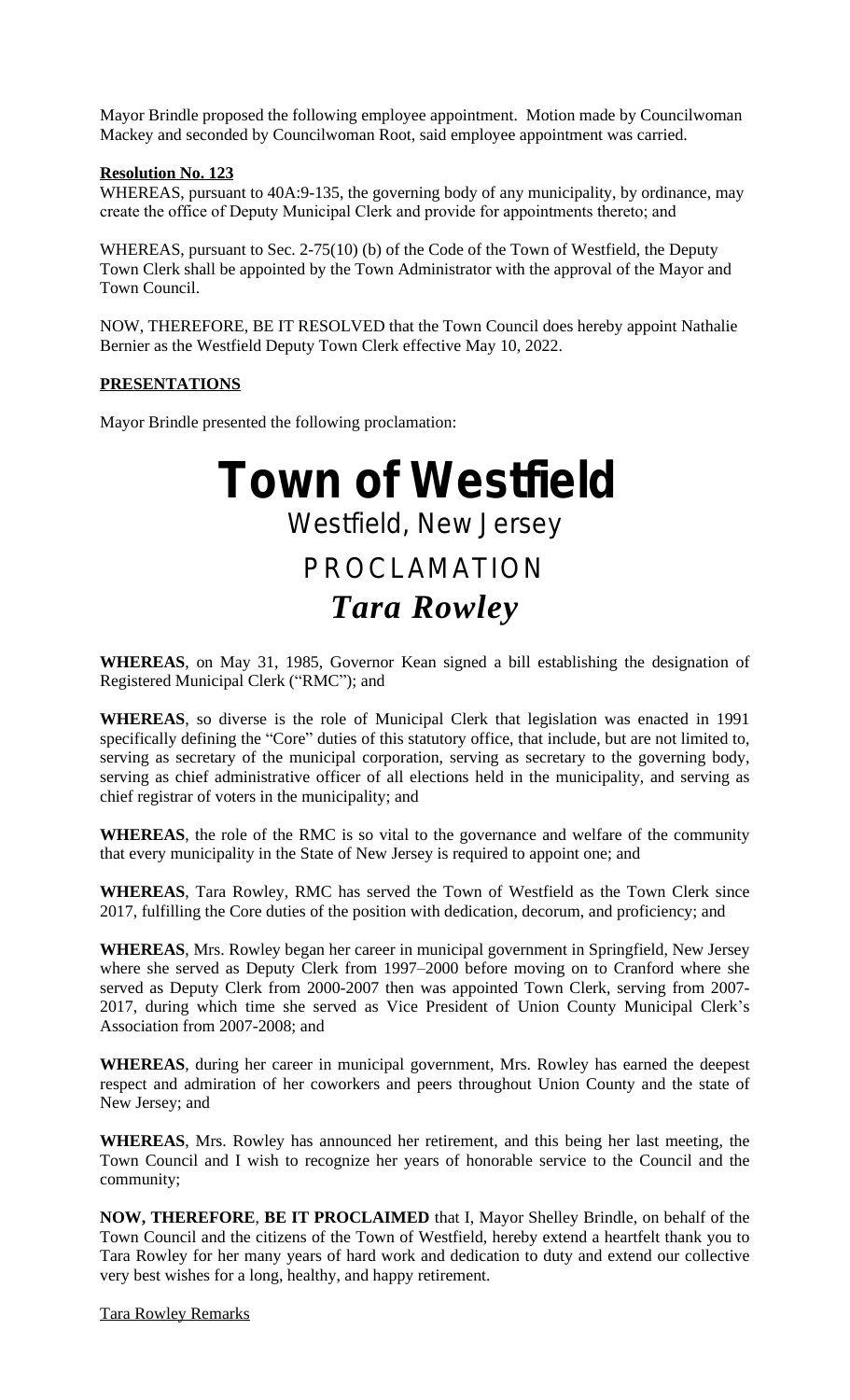Thank you so much.

As Mayor Brindle mentioned, I spent the majority of my career working for a neighboring town, and to be honest, I never thought I would leave there, until the chance to work in Westfield came along and I couldn't let it pass me by. So, I decided to make a very big change late in my career and it was absolutely the best decision I could have made for me and my family.

Mayor Brindle and all councilmembers, I can't thank you enough for your constant support and confidence in me.

To the department managers, professionals and employees, you really are an exceptional group of people, and it has been my privilege to work with all of you…

Jim Gildea, you are by far the hardest working, most dedicated town administrator there is, hands down! And in addition to that, you are just an amazing person, and I am so grateful that I had the opportunity to work with you.

To your new Town Clerk, Maureen, Happy Birthday! I am convinced that there is nothing she can't do! She steps up to every challenge, task, assignment and gets it done! And, makes it look easy in the process. I am not only fortunate to have Maureen as a colleague, but even more fortunate that she has become my good friend. I couldn't be more thrilled for her and wish her every success in the world.

Congratulations to Nathalie, your new Deputy Town Clerk, I wish you all the best and I am sure you will make a great addition to the Westfield team.

To my mom, brothers, sisters-in-law and extended family who are all here tonight, to my dad, who is with me in spirit, and especially to my son Patrick and my husband John, you have all been there every step of the way encouraging me and it means everything to have you here to celebrate this milestone.

And lastly, thank you to the residents of Westfield. It really has been an honor to serve as your Town Clerk.

Mayor Brindle presented the following proclamation:

## **Town of Westfield Westfield, New Jersey Proclamation**

## **Building Safety Month May 2022**

**WHEREAS**, the Town of Westfield is committed to recognizing that our growth and strength depends on the safety and essential role our homes, buildings and infrastructure play, both in everyday life and when disasters strike, and;

**WHEREAS**, our confidence in the resilience of these buildings that make up our community is achieved through the devotion of vigilant guardians––building safety and fire prevention officials, architects, engineers, builders, tradespeople, design professionals, laborers, plumbers and others in the construction industry––who work year-round to ensure the safe construction of buildings, and;

**WHEREAS**, these guardians are dedicated members of the International Code Council (ICC), a nonprofit that brings together local, state, territorial, tribal and federal officials who are experts in the built environment to create and implement the highest-quality codes to protect us in the buildings where we live, learn, work and play, and;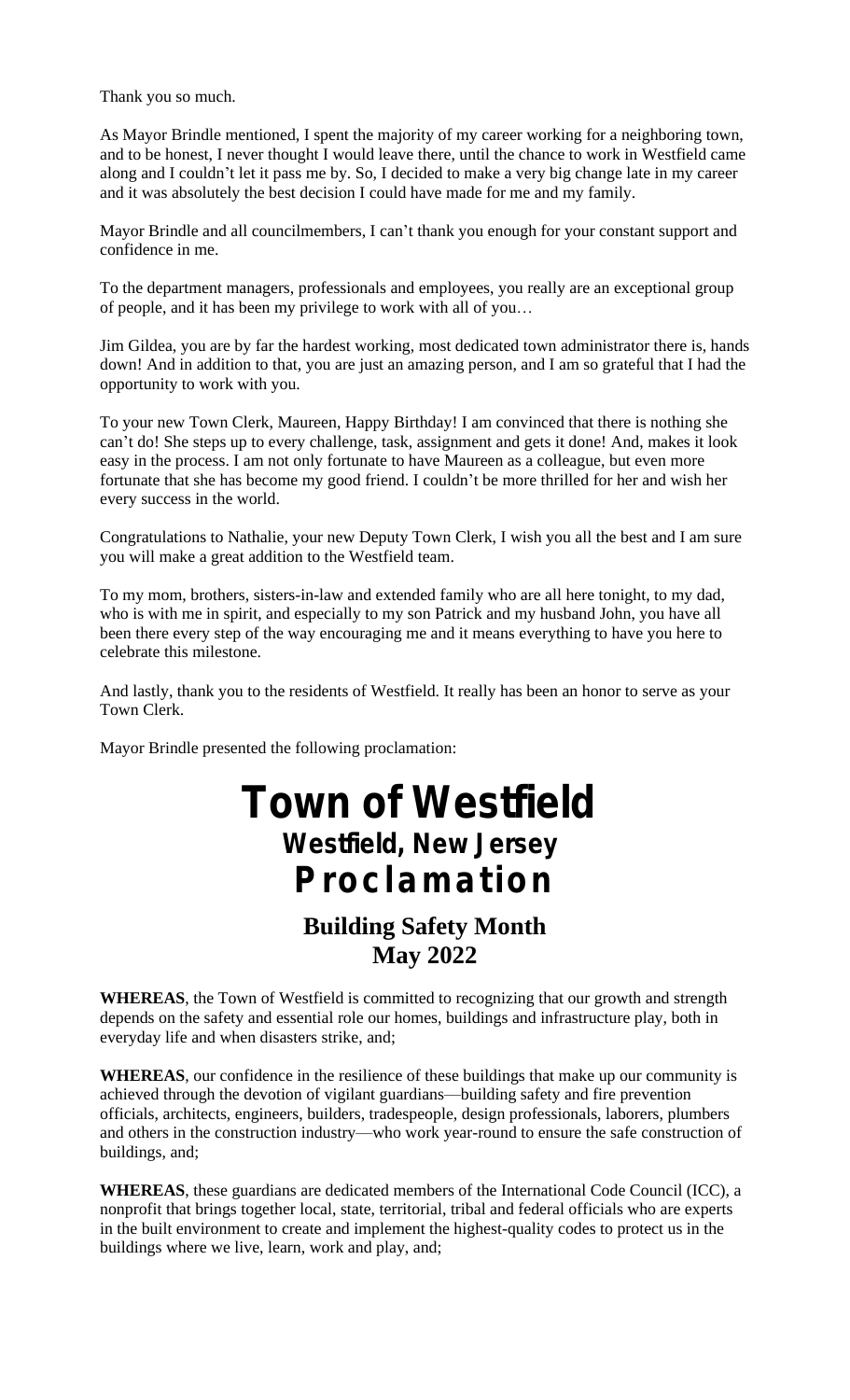investment at home and in the community, and to acknowledge the essential service provided to all of us by local and state building departments, fire prevention bureaus and federal agencies in protecting lives and property.

**NOW, THEREFORE, BE IT PROCLAIMED**, that I, Michelle W. Brindle, Mayor of the Town of Westfield, hereby recognizes the essential role of the Westfield building code and fire prevention professionals in protecting our community. **BE IT FURTHER PROCLAIMED** that the month of May, 2022, be designated as *Building Safety Month* in the Town of Westfield.

#### **OPENING REMARKS**

I'll now move on to my remarks with the usual reminder that public comment will be accepted in person only, and we are live streaming for viewing only via Facebook. As always, the replay will also be available afterwards on Facebook, YouTube, and TV 36.

#### ORDINANCES AND RESOLUTIONS

Regulation & Licensing for Vehicle Towing and Storage Services From the Public Safety Committee, tonight we'll hear an ordinance on second reading amending the fees for various towing services, which had not been updated in over 20 years, enabling the town to offer more competitive rates so that we can have more towing companies at our disposal.

Amendment to the Downtown Westfield Scattered Site Redevelopment Plan Also on second reading, from the Code Review & Town Property Committee, we'll adopt an ordinance as well as a resolution to amend the existing Downtown Westfield Scattered Site Redevelopment Plan to allow for the property at 76 Elm Street, the former Chico's space, to be utilized as a preview center for Streetworks Development. The ordinance was reviewed and approved by the Planning board at their last meeting.

You can expect to hear more details from Streetworks about the preview center ahead of its anticipated opening in July.

#### PROSPECT/FERRIS UPDATE

Once again, I'd like to thank the residents who are here to provide comments on the proposed redevelopment at Prospect/Ferris. At our last meeting, we heard the detailed results of the Traffic Impact Study by Stonefield and WSP in order to provide us with additional information to guide our decision-making prior to any vote on the final Redevelopment Agreement. We have posted a memo from WSP and Stonefield on our website that responds to some of the specific resident questions about the study, and I encourage you to read it at http://westfieldnj.gov/.../WSP-Prospect-Ferris-TIS\_Response.

In addition, I joined Councilwoman Habgood at two neighborhood meetings she hosted in her home since we last met along with Councilwoman Root and Economic Development Advisor Liz Jeffery to answer residents' questions and address specific concerns. It was a great opportunity to get input while also providing information about the process and communicating the benefits that have been extracted from the developer for this proposed project.

Many resident concerns are related to existing traffic and circulation in the area where necessary and long overdue improvements are already underway. New striping and signage has already been put in place at the lower part of Prospect Street, including the prohibition of left turns onto East Broad. Conversations with Trader Joe's about parking lot circulation improvements are ongoing, and we are moving forward with our own plans to improve ingress and egress to the adjacent municipal lot. These are all improvements that are necessary, and unrelated to any proposed redevelopment.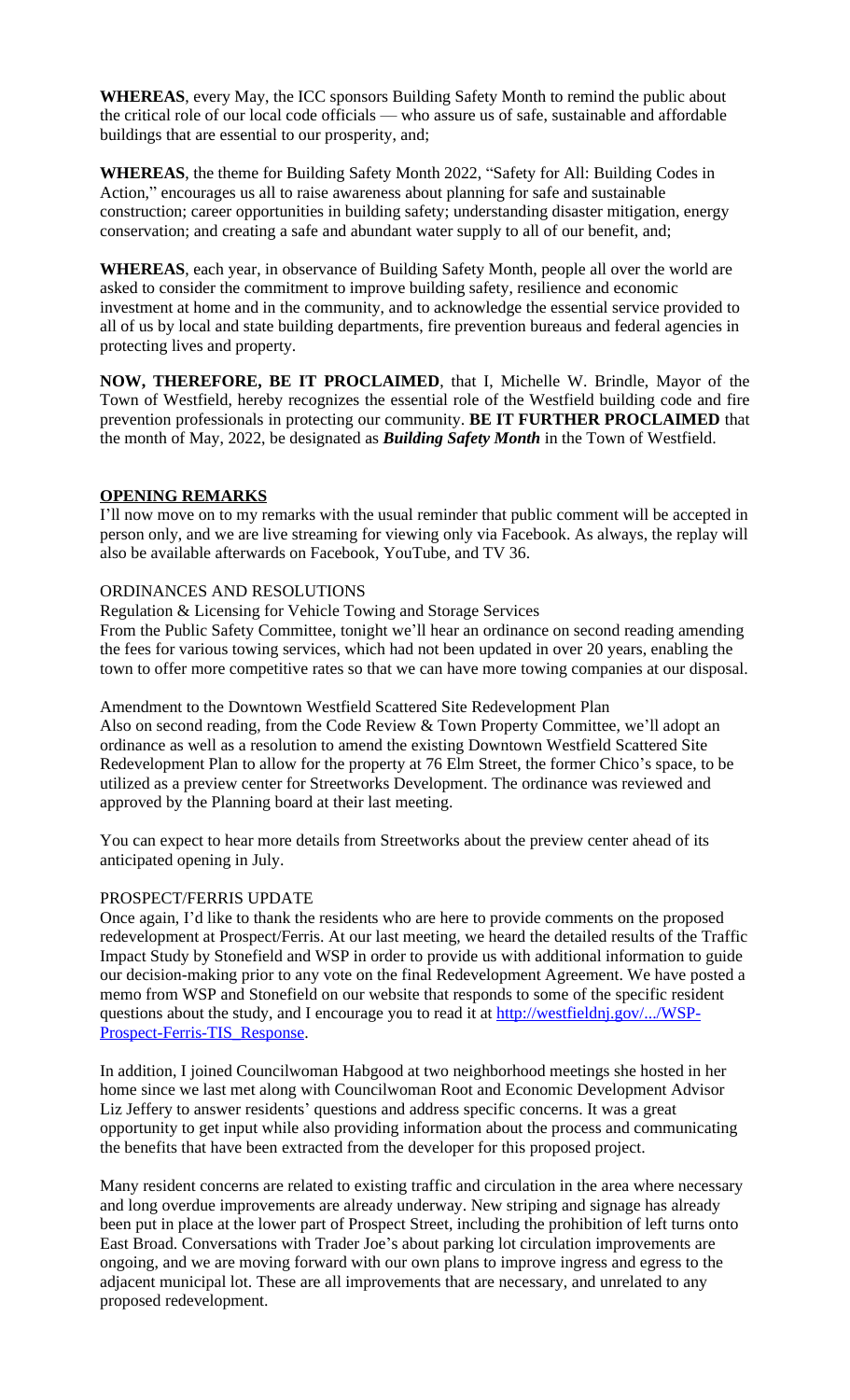That being said, this Council has been very clear in our intention to follow the guidance and outcome of the Master Plan, which was created with significant public input and unanimously supported by the Planning Board and this Town Council. A top priority of the Master Plan was to provide more living and working options that would drive regular daily foot traffic to our businesses to ensure they were sustained and supported for the long term. Diversifying our housing stock was another top priority so that downsizers would have options to stay in Westfield, something that is already occurring with the apartments that have been built to date. By appropriately utilizing the tools of redevelopment law through the groundwork we've laid to date, the Town is now able to exert significant control over many components of new development that were not historically available to us without Redevelopment Plans and Agreements in place. Our commitment to our priorities has not changed and, although there may not always be complete agreement on specific buildings and plans, we are grateful for the ongoing input we have received as we continue to utilize the vast expertise of our Town professionals to respond to these concerns.

In fact, we will be uploading a detailed FAQ about the project onto our website shortly, which addresses many of the questions we've received. I encourage everyone to take the time to read it in full. Tonight, in our conference session at 7:00, we also shared new building renderings with the Councilmembers that provide more detail and also reflect the changes made by the developer in response to residents' feedback, and to ensure the building is more reflective of the neighborhood. We've provided those images to the press tonight and will also post them on our website.

I'm going to ask our Town Planner, Don Sammet, to join us briefly to provide an update on how the redevelopment team has been proceeding, and then we'll get started with our formal agenda.

Town Planner, Don Sammet provided an explanation of an FAQ page the Town developed with regard to the propsoed Propsect/Ferris site. He explained the FAQs would provide details on the project along with background information as to why this project is intended for the particular site, why the Town chose to adopt a redevelopment plan for this project and how it has evolved over time, including updated renderings of the site that are available on the website. He stated this will show what standards are being met that would along with the redevelopment plan making sure this project would best fit in the neighborhood along with background context of said neighborhood. He also provided an explanation on what the next steps would be for the process. He stated that as more questions come in from professionals and the public they will be added to the very comprehensive FAQ page.

Mayor Brindle thanked the Town Planner for his time and efforts.

#### **ADVERTISED HEARINGS**

#### GENERAL ORDINANCE NO. 2022-13

#### AN ORDINANCE TO AMEND THE CODE OF THE TOWN OF WESTFIELD, CHAPTER 19A, ESTABLISHMENT, REGULATION AND LICENSING FOR POLICE REQUESTED AND NON-PREFERENCE VEHICLE TOWING AND STORAGE SERVICES

Advertised returnable this evening.

Hearing no comments, Mayor Brindle declared the hearing closed.

#### GENERAL ORDINANCE NO. 2022-14

AN ORDINANCE ADOPTING AN AMENDMENT TO THE DOWNTOWN WESTFIELD SCATTERED SITE REDEVELOPMENT PLAN

Advertised returnable this evening.

Hearing no comments, Mayor Brindle declared the hearing closed.

#### **PENDING BUSINESS**

An ordinance entitled, "GENERAL ORDINANCE NO. 2022-13 – AN ORDINANCE TO AMEND THE CODE OF THE TOWN OF WESTFIELD, CHAPTER 19A,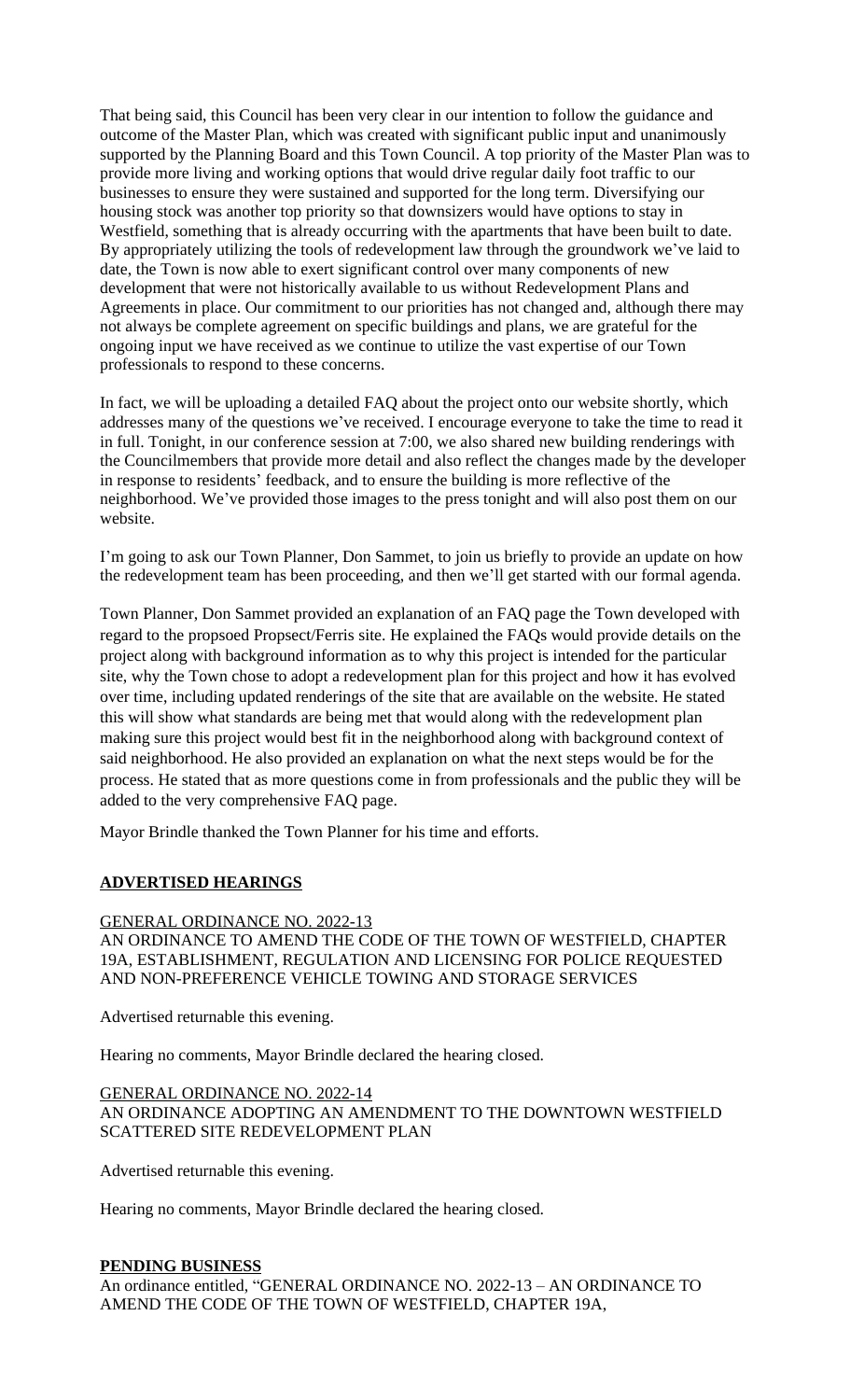ESTABLISHMENT, REGULATION AND LICENSING FOR POLICE REQUESTED AND NON-PREFERENCE VEHICLE TOWING AND STORAGE SERVICES" by Councilman Dardia seconded by Councilwoman Habgood was taken up, read and passed by the following vote of all present upon roll call as follows:

Yeas: Habgood Nays: None Absent: LoGrippo Parmelee Contract Katz Mackey Dardia Root Mayor Brindle

An ordinance entitled, "GENERAL ORDINANCE NO. 2022-14 – AN ORDINANCE ADOPTING AN AMENDMENT TO THE DOWNTOWN WESTFIELD SCATTERED SITE REDEVELOPMENT PLAN" by Councilman Parmelee seconded by Councilwoman Mackey was taken up, read and passed by the following vote of all present upon roll call as follows:

| Yeas: Habgood        | Nays: None | Absent: LoGrippo |  |
|----------------------|------------|------------------|--|
| Parmelee             |            | Contract         |  |
| Katz                 |            |                  |  |
| Mackey               |            |                  |  |
| Dardia               |            |                  |  |
| Root                 |            |                  |  |
| <b>Mayor Brindle</b> |            |                  |  |

#### **BIDS**

### **TOWN OF WESTFIELD INVITATION TO BID THURSDAY, APRIL 28, 2022 2022 ADA DOOR IMPROVEMENT AT TOWN HALL IN THE TOWN OF WESTFIELD, NEW JERSEY**

#### **Amount of Bid**

| <b>Victor</b>                     | \$22,800.00 |
|-----------------------------------|-------------|
| A Plus Glass & Metal LLC          |             |
| <b>Hasbrouck Heights NJ 07604</b> |             |

#### **MINUTES**

On a motion by Councilwoman Mackey and seconded by Councilman Katz Council approved the Minutes of the Town Council Conference Session and Regular Meeting held April 26, 2022.

#### **PETITIONS AND COMMUNICATIONS**

#### **OPEN DISCUSSION BY CITIZENS**

Mayor Brindle opened the public comments portion of the meeting and asked if there were any questions or comments.

Matthew Lipsky, 227 Prosect Street, stated he has spoken at many council meetings to express his feelings for the prospective Prospect/Ferris Redevelopment site. He explained it is important for not only him and his growing family but to many residents as well. Mr. Lipsky provided the Town Council with a petition signed by 820 individuals from Westfield across all four wards, various ages, and political backgrounds. The petition states the following;

"We, the undersigned, all residents of Westfield, NJ, ask the Mayor, Town Council and Planning Board to reconsider the proposed plans for a new apartment complex at the corner of Prospect Street and Ferris Place. The proposed plan calls for 64 apartments and 96 parking places on less than 1 acre of property. This is a 90% increase in building coverage for this property. The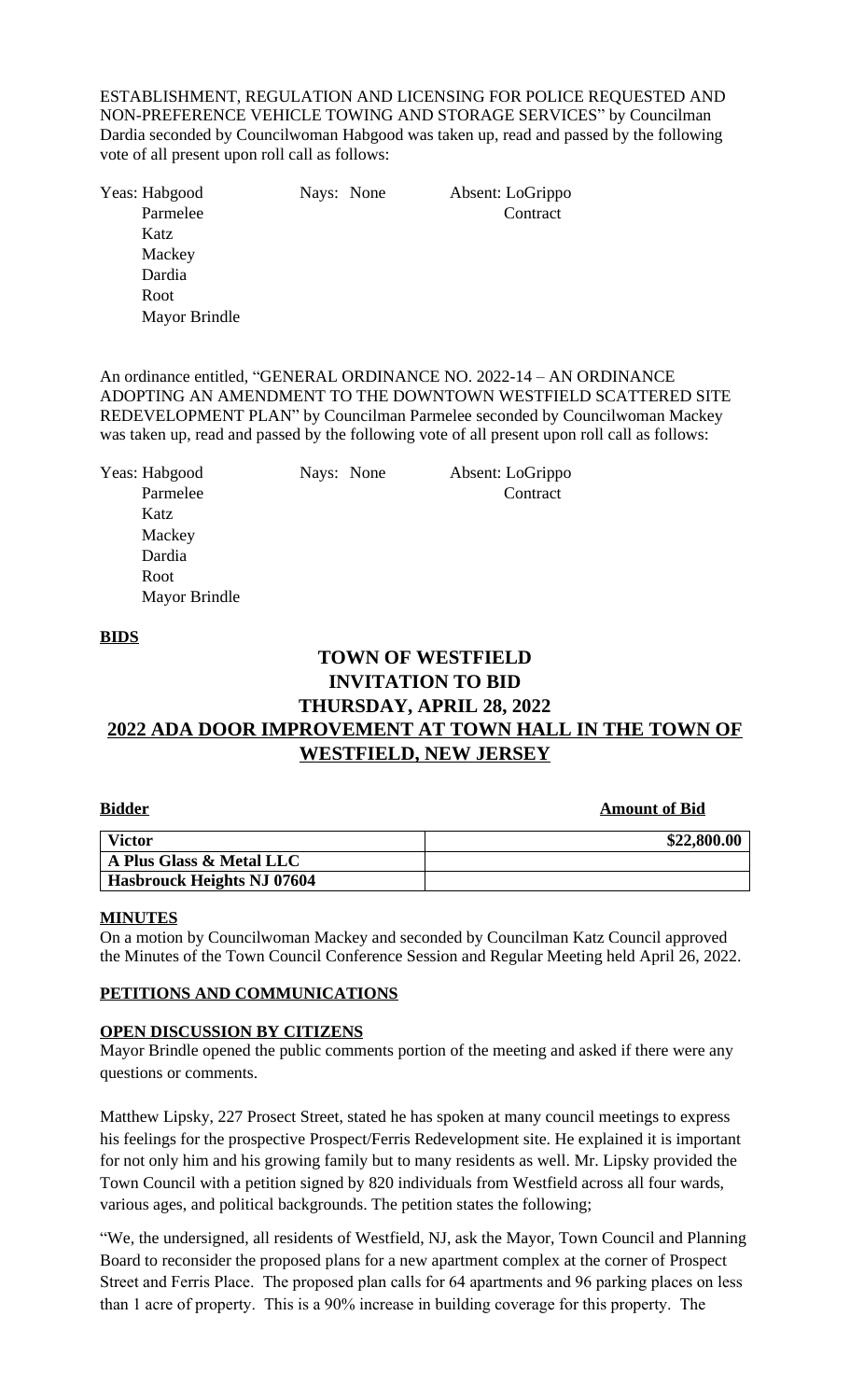redevelopment agreement with the owner/developer of the property should specify a substantially downsized building—a reduced scale structure with fewer stories, fewer residential units, fewer parking places, but more open space and a setback compatible with the surrounding neighborhood.

Downsizing of this redevelopment initiative is necessary to:

- 1. Maintain the transitional aesthetic of this neighborhood. Promote a reduction in building height and design that is more in line with the nature of the neighborhood. The redevelopment properties are currently bounded by 1 or 2 family homes on Prospect Street and Ferris Place. The proposed structure is higher (4+stories) and more massive than most downtown buildings.
- 2. Allow for a set back from the street in line with setbacks on adjoining properties. Proposed setback is 12 feet. Nearby setbacks are 20-25 feet, including the existing multiunit Chelmsford, Westfield Terraces and Westfield Arms on Prospect Street.
- 3. Prevent additional traffic and congestion in an already very busy area, populated by a hectic supermarket parking lot, an office building with 9 businesses, the YMCA, the Methodist Church, the YMCA child-care program and the Wesley Hall pre-school as well as a number of nearby residential homes. The streets directly affected include Prospect Street, a main artery to downtown; Ferris Place and Clark Street-- all widely used by Westfielders from all over town.
- 4. Promote the safety of pedestrians and drivers who already find these streets difficult to navigate.
- 5. Reduce the number of cars that result from the redevelopment initiative. Street parking on Prospect Street and Ferris Place is near non-existent. All tenant and visitor parking should be provided for within the redevelopment plan.
- 6. Provide sufficient loading zone area for trucks and daily deliverers like Amazon, FedEx and UPS. Ferris Place is a narrow one-way street. Without ample loading zone space, such trucks will create significant additional congestion and safety concerns on both Ferris and Prospect.
- 7. Limit the amount of impervious land cover and therefore counteract potential flooding and storm water buildup.

We call for all actions that would:

- 1. Result in a reduced scale structure with fewer stories, fewer residential units, fewer parking places, but more open space and a setback compatible with the surrounding neighborhood.
- 2. Result in an environmental review of the development plans (will green roof be sufficient to compensate for the proposed drastic increase in impervious groundcover).
- 3. Result in a fully transparent and careful third-party review of the developercommissioned traffic study. This review should consider and ensure that the study:
- o Was not conducted during times of reduced traffic, e.g.,COVID
- o Includes traffic impact due to future development of the nearby 7-acre Lord & Taylor properties
- o Was conducted after full occupancy of the commercial building at 133 Prospect Street (directly across from the proposed apartment complex)
- o Reflects the history of traffic related accidents in the area "

Frank Fusaro, 422 Stanley Avenue, asked the Mayor & Council questions that pertain to a redevelopment agreement and asked if they can be addressed at the end of public comment. He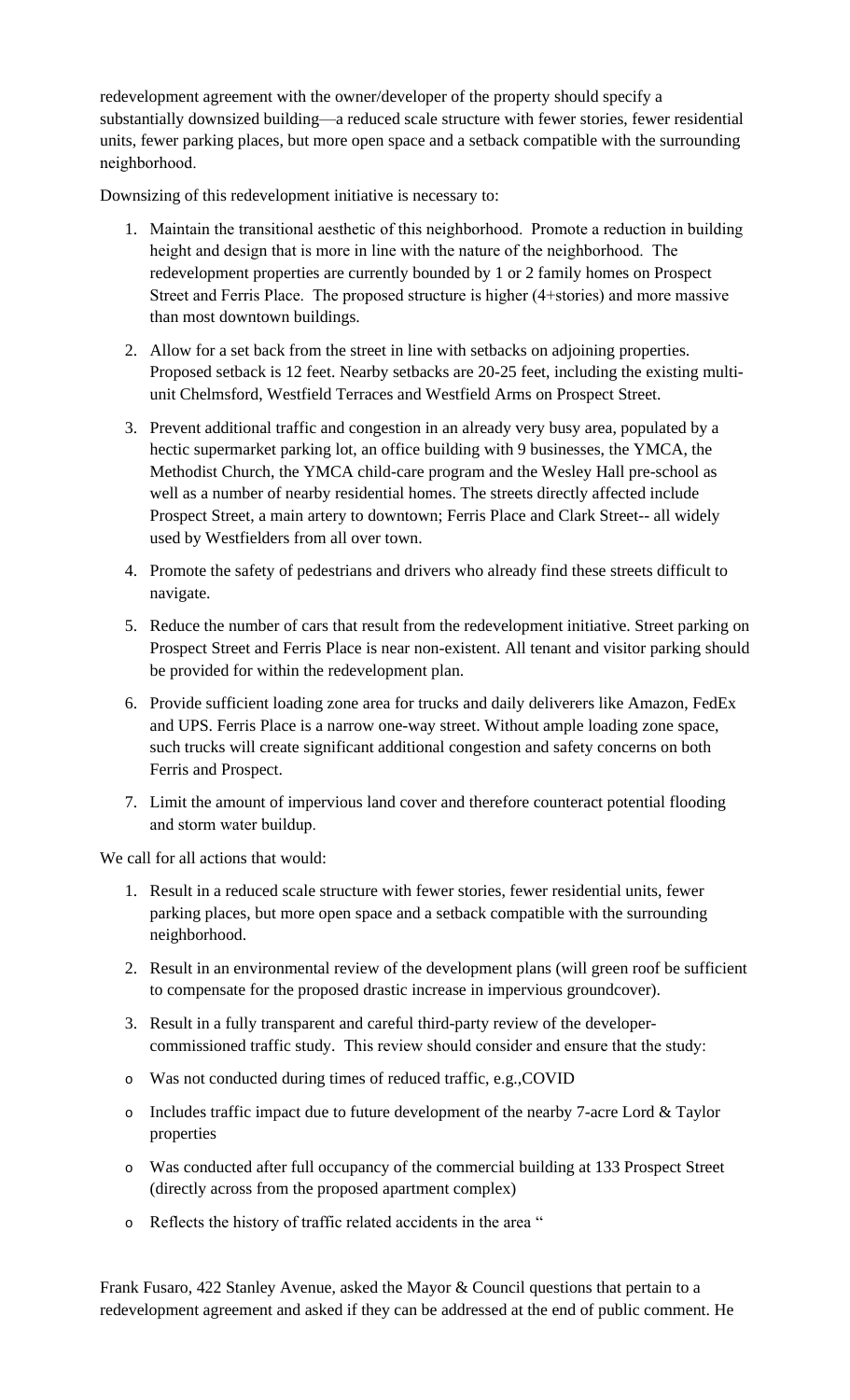asked if a redevelopment agreement has been signed between the Town of Westfield and the developer of the Prospect/Ferris site and if so, when and is it possible to retrieve a copy of such. Additionally, he asked if an agreement has been signed can it be modified. Mr. Fusaro also asked if there were any plans for additional traffic counts which would revise the current study or is it finalized. He was pleased to hear the Town is putting together a document with respect to several of the Q and A's surrounding this project. Lastly, he thanked the Mayor and Council for their time, consideration, and service.

Marvin Gersten, 725 St. Marks Avenue, stated he retired in 2013 after 52 years in consulting engineering specializing in traffic and transportation. He is a member of the Institute of Transportation Engineers, American Society of Civil Engineers and was appointed by various Mayors to the Union County Transportation Advisory Board dating back to the 1970s. Expressed his love for the Town of Westfield and looks forward to downsizing himself into one of the developments in the future. He explained he reviewed the traffic study report and wrote his own reports with comments and concerns that was sent to the Town, WSP, and Stonefield. Mr. Gersten received a response to his comments, and he was concerned with regard to the recommended procedures for conducting traffic study analysis. He stated the traffic study did not have a gap acceptance study, average running speed on approaches to intersections, uncontrolled stop & yield sign. Mr. Gersten mentioned having a dialogue with WSP & Stonefield about his comments and concerns. Mr. Gersten does not feel the conclusions regarding the levels of service and operating conditions were reflected properly in the methodology used.

Doug Miller, 619 Carleton Road, stated he resides in Ward 3 but is interested in the proposed Prospect/Ferris redevelopment project. He mentioned the current project has higher units per acre than other projects being discussed while in a residential zoned space with single family houses. He expressed his concern to changing zoning laws. Mr. Miller stated he previously addressed the Town Council in December to discuss traffic issues and the potential development of the Lord & Taylor properties. He expressed his concern that the traffic study was done amidst recovering from COVID-19 and prior to any development on the Lord & Taylor properties. He mentioned the potential of having additional apartments placed on the corner of Ferris Place across from the YMCA as well as potential apartments on the Lord & Taylor site which would create more traffic. He asked why a four-story dense building is going into a residential zone, instead of townhomes that would have the same setback as the other properties in the neighborhood. He stated that this redevelopment sets a new paradigm that these buildings can be built anywhere, regardless of zoning and neighborhood concerns.

Tim Eaton, 752 Knollwood Terrace, stated him and his wife have lived on Knollwood Terrace for 35 years, and the surrounding neighborhood is a great place to live providing a quiet, peaceful, safe and beautiful environment. He stated the Edison Field project would change that. He expressed that he and his neighbors are very concerned about the proposed field project which would impact the safety and health of the students as well as the safety, health, environment, and quality of life of the residents. Expressed his concern for artificial turf and the materials involved which he stated are health hazards. Explained that non-contact injuries are more likely to happen on artificial turf. He suggested that natural grass fields are safer for students and preserve the green environment. He stated the increase in noise levels coupled with tower lights at night would compromise quality of life for residents, along with increased water levels, pollution, and parking issues. Asked that the Mayor and Council be an advocate for the students and neighborhoods by considering natural grass fields spread among town with no tower lights.

Phyllis Buchsbaum, 111 Prospect Street explained she has lived in her building since it was first constructed and knows the area very well and how it appeals to residents. She explained that she takes many walks and sees the amounts of cars traveling and is concerned about traffic especially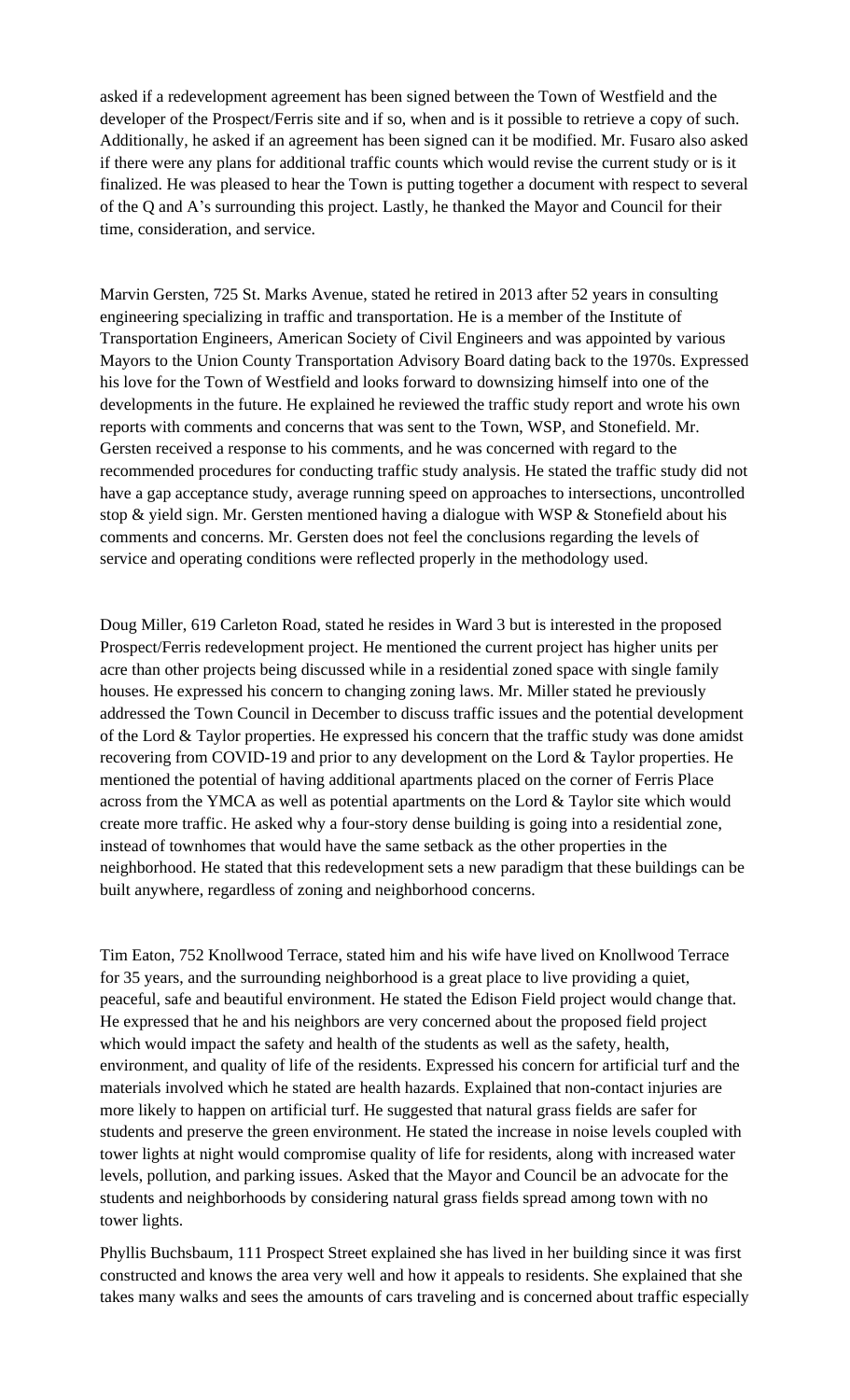by Trader Joe's as she sees the cars lining up to get into the parking lot. She mentioned it would be helpful to know if Trader Joe's is going to have a solution to solve their traffic problem prior to the Prospect/Ferris purposed redevelopment. Lastly, she understands the Mayor & Council are working hard to have safe solutions.

Susan Kowale, 224 Charles Street, asked the Mayor & Council if there was an option to purchase Lord & Taylor and turn it into a state-of-the-art High School. She mentioned if there was going to be an increase in housing the Town would need to increase the schools. She understands the need to increase foot traffic but suggested increasing the school systems as well. Ms. Kowale also asked how affordable housing is monitored. Lastly, she made comments with regard to traffic build up on Ferris Place especially surrounding the YMCA and how it may create a bottleneck situation which can cause traffic issues beyond the four locations the study presented.

Allison Fraser, 217 Charles Street, wanted to reiterate the previous speakers thoughts with regard to the propsoed Prospect/Ferris redevelopment project. She expressed her concern for traffic building up on Clark Street. She discussed the congestion around the YMCA and how cars have come close to hitting children before. She stated that these issues need to be addressed. She mentioned that although you cannot make a left turn on Prospect there is going to be a build up from the entrance at Ferris Place. She also discussed the issues relating to Trader Joe's and peak times of day that are a big concern to her.

Elizabeth Wolf, 310 First Street, stated she has lived in Westfield for over 26 years and voiced her appreciation and respect for all of the work the Mayor and Council does. She opposes the proposed redevelopment of Prospect/Ferris due to the size of the project. She explained she lives in the "shadow" of the new 30 unit building by the South Avenue Traffic Circle. She further explained that the new apartment building runs directly behind her blocking her view. She expressed her feelings on the purposed redevelopment and if the project was cut in half she would find it acceptable to keeping with the neighborhood. She encouraged the Council to reduce the size while she believes there is a better plan for this property. She also felt Prospect Street & Ferris Place is not the location for this development and should be located elsewhere. She expressed her opinion on not whether these developments can be placed there, should they be. She asked the Mayor & Council to do their due diligence and to see how large unit buildings affect the quality of life for the surrounding residents.

Jim Boyes, 122 Ferris Place, addressed the Mayor and Council and stated he has heard the phrase continuously throughout the process "consistent with the Master Plan". He stated there is no detailed definition, yet these words carry tremendous weight. He has been asked by numerous residents how is the Prospect/Ferris redevelopment consistent with the Master Plan. He stated the Master Plan only calls for four-story buildings in the Central Business District. He referenced that the Master Plan references the density of dwelling units in the unified land use and circulation plan which states the maximum density is 37 units per acre. He posed the question how is have 67 units per acre in a residential area located near the CBD consistent with the Master Plan. He voiced his opinion that the Town Council does not consider this area to be a residential area. He cited the Master Plan where the town recommends that Ferris Place be rezoned as it appears one and two family uses are in the minority. Mr. Boyes stated that is incorrect and discussed there are eight traditional one family homes on Ferris Place and only two of them are being used for other purposes. He voiced his opinion that there are other misstatements in the Master Plan, such as properties being vacant and underutilized to declare this area as in need of rehabilitation. Feels as though residents' concerns are not being heard. He asked that the Town Council reconsider the statement "consistent with the Master Plan". Furthermore, he said the Plan does not mention the students that regularly walk this neighborhood. He implores the Council to scale back the project and craft one that is less impactful on the surrounding neighborhood. Lastly, he explained how redevelopment process can be confusing and once an agreement is adopted it is difficult to alter the plan. He asked the Town Council to consider the any concerns raised by residents.

Hearing no further comments, Mayor Brindle closed the public comment portion of the meeting.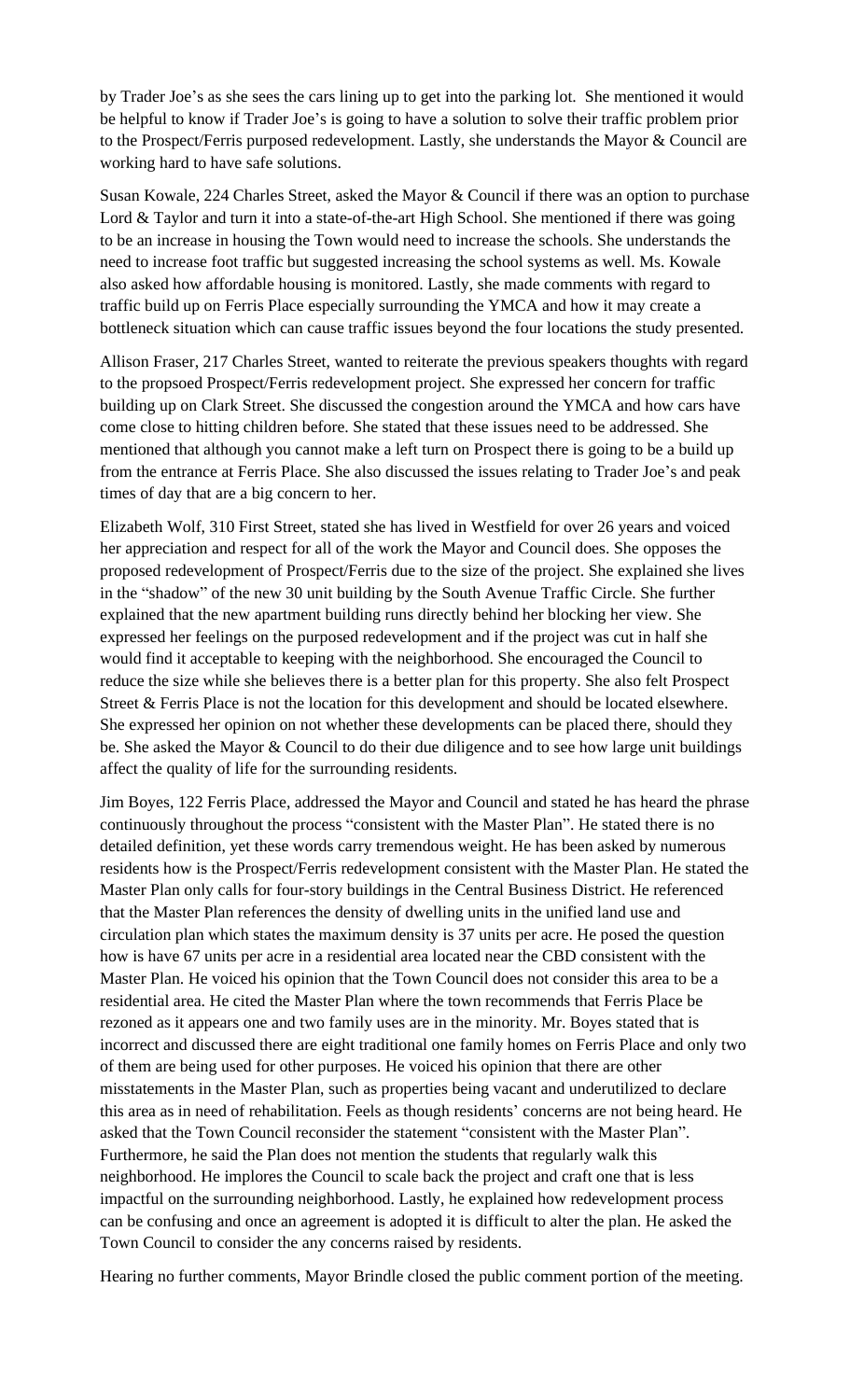Mayor Brindle addressed comments concerning the proposed redevelopment project at Prospect Street/Ferris Place and stated many of the comments presented tonight will be mentioned in the FAQ page on the Town's website, including density, setbacks and the process. Mayor Brindle addressed Mr. Fusaro's question and stated there is currently no redevelopment agreement and once there is one it would reflect all of the obligations from the developer including traffic studies, protection of the historical house on the property, etc. A redevelopment agreement would be adopted via resolution prior to the signatures from both parties.

Mayor Brindle also addressed Mr. Gersten's comments and stated John Federico from WSP would discuss the reports further with him and any additional comments and questions would be added to the FAQ page on the town's website.

Mayor Brindle addressed Ms. Kowale's comments and explained that the Lord & Taylor property is private property and if the private owner would have to be interested in selling the property to the Board of Education in order to sell the \$27 million dollars for the property. The Mayor also mentioned that the Lord  $&$  Taylor property is the largest tax payer for the Town of Westfield which would benefit the Town and drive foot traffic into the downtown area to drive economic activity for the businesses. Mayor Brindle stated she and the Town Administrator meet regularly with the school board and update them on any developments. The school board provides projections for school enrollment and the exact number of school kids that are living in apartments to ensure the projects are in line with reality. Mayor Brindle stated that school board enrollment is decreasing and in reality there are only half the amount of kids in these apartments than what is projected. She explained the Town is very invested in making sure the schools maintain the reputation that draws people into Westfield and will continue to closely monitor enrollment and development by collaboratively working with the schools.

Mayor Brindle thanked Ms. Wolf and Mr. Boyes and encouraged everyone to read the FAQ page. If there are questions that are not addressed on the page the Town can add them. She explained how diligently the redevelopment planning team has worked to make this building seem as residential as possible.

Mayor Brindle also thanked Mr. Eaton for his comments surrounding the Edison School field project and mentioned a company CME is doing a third-party assessment of all of the data which has been compiled to date for the project.

#### **BILLS AND CLAIMS**

On motion by Councilwoman Habgood, seconded by Councilwoman Mackey, bills and claims were adopted unanimously:

RESOLVED that the bills and claims in the amount of \$398,437.59 per the list submitted to the members of this Council by the Chief Financial Officer, and approved for payment by the Town Administrator be, and the same are hereby, approved and that payroll warrants previously issued by the Chief Financial Officer be ratified.

#### **REPORTS OF STANDING COMMITTEES:**

#### Finance Policy Committee

The following resolutions, introduced by Councilwoman Habgood, seconded by Councilman Dardia, were unanimously adopted.

#### **Resolution No. 125**

RESOLVED that the Chief Financial Officer be authorized to draw a warrant in the amount of \$69.00 to the order of New Jersey Department of Health, P.O. Box 369, Trenton, New Jersey for Dog Licenses issued by the Town Clerk for the month of April 2022.

#### **Resolution No. 126**

RESOLVED, that the Town Treasurer be authorized to refund the following fees to the following individual via checks: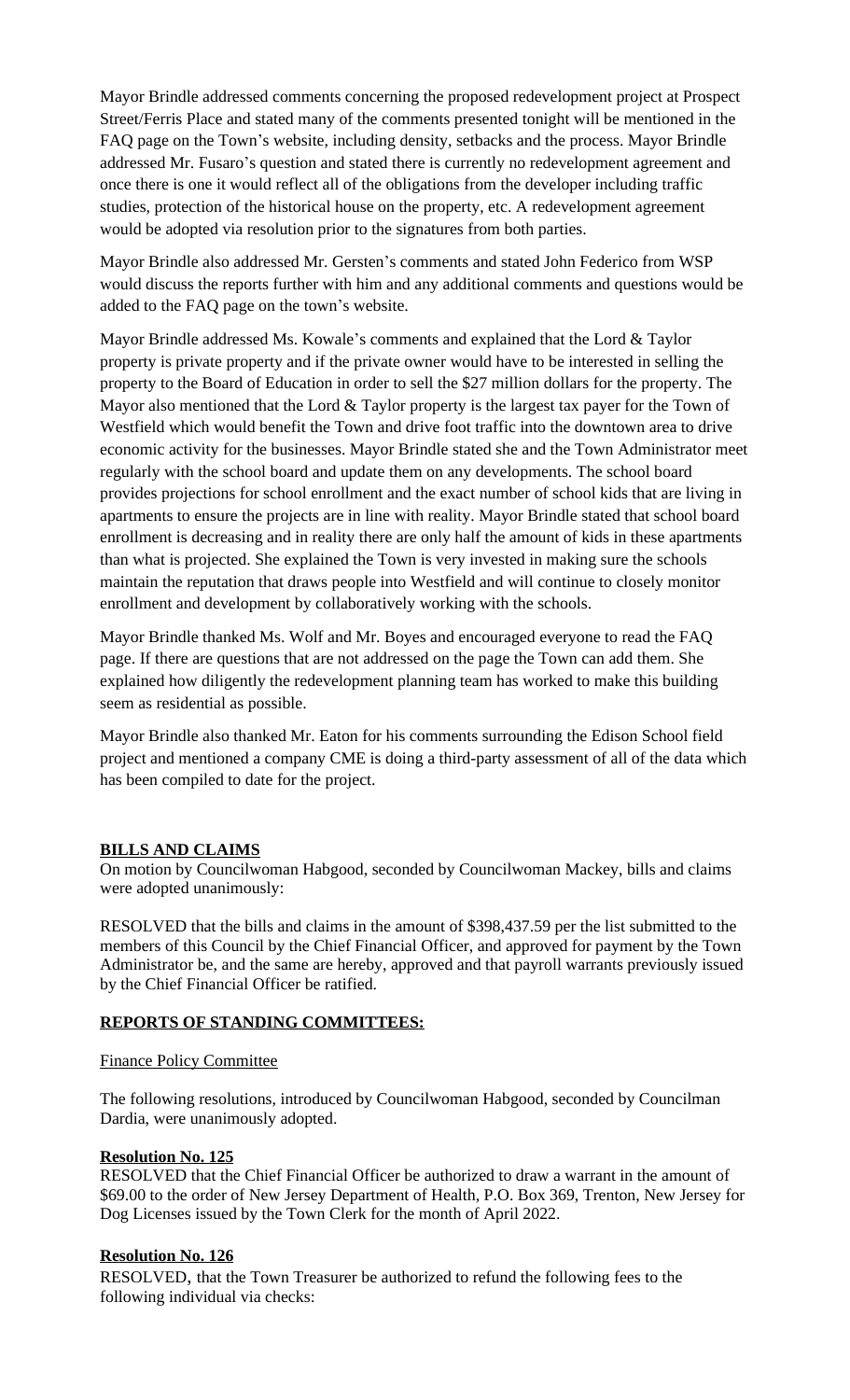| <b>Name</b>                                                         | Account                          | <b>Class</b>                                                                            | Fee      |
|---------------------------------------------------------------------|----------------------------------|-----------------------------------------------------------------------------------------|----------|
| Jeff Filiberto<br>940 Highland Ave<br>Westfield, NJ 07090           | Tennis/Rec<br>$T-0.5-600-0.71$   | Refund<br>Field Hockey Clinics / Spring 2022<br>Grace Filiberto / 6-8 grade             | \$133.00 |
| Greg Materdomini<br>824 Coolidge St<br>Westfield, NJ 07090          | Pool Membership<br>03-55-920-202 | Refund<br>Pool Membership / Summer 2022<br>Lindsay Materdomini / Resident Parent/Child  | \$294.50 |
| Kiran Chandra<br>308 North Scotch Plains Ave<br>Westfield, NJ 07090 | Pool Membership<br>03-55-920-202 | Refund<br>Pool Membership / Summer 2022<br>Kiran Chandra / Resident Family of 4 or less | \$418.00 |

BE IT FURTHER RESOLVED, that the Town Treasurer be authorized to refund the following fees to the following individual via credit card:

| <b>Name</b>                                                             | <b>Account</b>                      | <b>Class</b>                                                                                                                      | Fee      |
|-------------------------------------------------------------------------|-------------------------------------|-----------------------------------------------------------------------------------------------------------------------------------|----------|
| Funda Erparlak<br>717 South Ave W.<br>#1<br>Westfield, NJ 07090         | Tennis/Rec<br>$T-05-600-071$        | Refund<br>Playground Camp 2022<br>Isabel Fernandez / McKinley                                                                     | \$346.75 |
| Chetan Hemnani<br>321 Brightwood Ave<br>Westfield, NJ 07090             | Tennis/Rec<br>T-05-600-071          | Refund<br>CSI Workshop 5/7/22<br>Sonia Hemnani                                                                                    | \$90.00  |
| Melissa Mohan<br>259 Hazel Ave<br>Westfield, NJ 07090                   | Swim Lessons/Pool<br>03-55-920-203  | Refund<br>Swim Lessons / Session 2<br>Jacqueline Mohan / Swimmer 9:50 am                                                          | \$74.00  |
| <b>Scott Binder</b><br>404 W Dudley Ave<br>Westfield, NJ 07090          | Tennis/Rec<br>$T-05-600-071$        | Refund<br>Playground Camp 2022<br>Kyle Binder / Franklin                                                                          | \$346.75 |
| Conal Berberich<br>802 Shackamaxon Dr<br>Westfield, NJ 07090            | Swim Lessons/Pool<br>03-55-920-203  | Refund<br>Swim Lessons / Session 2<br>Elloitt Berberich / Beginner 9:10 am                                                        | \$74.00  |
| Mary Coffey<br>2235 Paff Pl<br>Scotch Plains, NJ 07076                  | Tennis/Rec<br>T-05-600-071          | Refund<br>CSI Workshop 5/7/22<br><b>Tess Coffey</b>                                                                               | \$90.00  |
| Tracie Mandelbaum<br>858 Summit Ave<br>Westfield, NJ 07090              | Tennis/Rec<br>T-05-600-071          | Refund<br>Track & Field / Spring 2022<br>Zachary Mandelbaum / 2-3 grade                                                           | \$111.15 |
| <b>Rich Werner</b><br>718 Scotch Plains Ave<br>Westfield, NJ 07090      | Tennis/Rec<br>$T-05-60-071$         | Refund<br>Pickleball - Adult / Spring 2022 / "Almost"<br>Rich Werner / Session 2 (\$85)<br>Maryann Huhn-Werner / Session 2 (\$85) | \$170.00 |
| Alejo Giachino<br>1 Wellington Downs<br>Scotch Plains, NJ 07076<br>less | Pool Membership<br>03-55-920-202    | Refund<br>Pool Membership / Summer 2022<br>Alejo Giachino/Non-Resident Family of 4 or                                             | \$685.90 |
| Bob Kermanshahi<br>528 First St<br>Westfield, NJ 07090                  | Pool Membership<br>03-55-920-202    | Refund<br>Pool Membership / Summer 2022<br>Jack Kermanshahi/Resident Family of 4 or less                                          | \$440.00 |
| Philippe Richards<br>711 Austin St<br>Westfield, NJ 07090               | Pool Membership<br>03-55-920-202    | Refund<br>Pool Membership / Summer 2022<br>Philippe Richards/Resident Family of 5 or more                                         | \$545.00 |
| Mark Coscarello<br>95 Glenwood Rd<br>Fanwood, NJ 07023                  | Swim Lessons/Pool<br>903-55-920-203 | Refund<br>Diving Clinic / Session 5<br>Mia Coscarello / Intermediate 9:10 am (\$50)                                               | \$100.00 |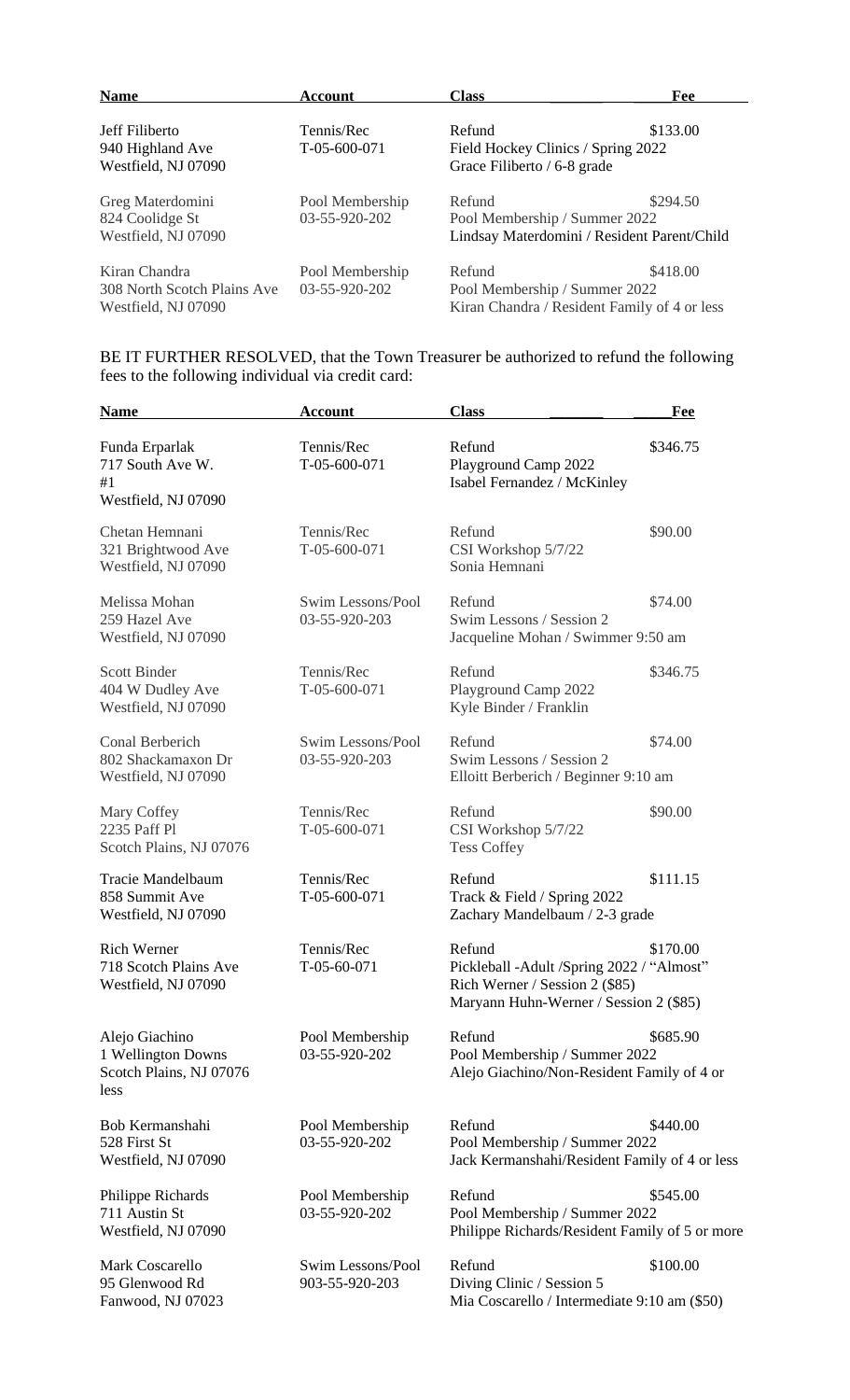| Suzanne P Sherman<br>858 Summit Ave<br>Westfield, NJ 07090           | Tennis/Rec<br>T-05-600-071       | Refund<br><b>Transfer from Tennis to Pickleball Class</b><br>Suzanne Sherman / Adult Classes / Spring 2022 | \$57.00  |
|----------------------------------------------------------------------|----------------------------------|------------------------------------------------------------------------------------------------------------|----------|
| John Kim<br>417 Tuttle Pkwy<br>Westfield, NJ 07090                   | Pool Membership<br>03-55-920-202 | Refund<br>Pool Membership / Summer 2022<br>John Kim / Resident Family of 5 or more                         | \$545.00 |
| Brian Wallen<br>$634\,4th$ Ave<br>Westfield, NJ 07090                | Pool Membership<br>03-55-920-202 | Refund<br>Pool Membership / Summer 2022<br>Brian Wallen/Resident Family of 4 or less                       | \$440.00 |
| Sean Blessington<br>622 Cumberland St<br>Westfield, NJ 07090<br>more | Pool Membership<br>03-55-920-202 | Refund<br>Pool Membership / Summer 2022<br>Isabella Blessington / Resident Family of 5 or                  | \$545.00 |
| <b>Christopher Gatto</b><br>12 Marlin Ct.<br>Westfield, NJ 07090     | Pool Membership<br>03-55-920-202 | Refund<br>Pool Membership / Summer 2022<br>Quinn Gatto / Resident Family of 4 or less                      | \$440.00 |

Anthony Coscarello / Intermediate 9:10 (\$50)

#### **Resolution No. 127**

RESOLVED that the Chief Financial Officer be, and he hereby is authorized to draw warrants to the following persons, these amounts being overpaid for 2021-2022:

| Block/Lot/Qualifier               |                         | Quarter/Year          |
|-----------------------------------|-------------------------|-----------------------|
| Name                              | <b>Property Address</b> | Amount                |
| 2105/1                            | 323 Canterbury Road     | Subs/2021             |
| TRYSTONE CAPITAL ASSETS LLC       | \$195.00                |                       |
| 4007/8                            | 220 Myrtle Avenue       | Subs/2021             |
| TRYSTONE CAPITAL ASSETS LLC       | \$195.00                |                       |
| 4503/55                           | 868 Willow Grove Road   | 1 <sup>st</sup> /2021 |
| CANO, Daniel                      |                         |                       |
| \$637.70                          |                         |                       |
|                                   |                         | 2 <sup>nd</sup> /2021 |
|                                   |                         | \$4,135.27            |
|                                   |                         | \$4,772.97            |
| 4503/55                           | 868 Willow Grove Road   | 4 <sup>th</sup> /2021 |
| PennyMac Loan Services            |                         | \$4,154.43            |
| <b>Attn: Property Tax Refunds</b> |                         | 1 <sup>st</sup> /2022 |
| 6101 Condor Dr.                   |                         | \$4,144.85            |
| Moorpark, CA 93021                |                         | 2 <sup>nd</sup> /2022 |
|                                   |                         | \$4,144.85            |
|                                   |                         | \$12,444.13           |
| 5201/56                           | 82 Tamaques Way         | 4 <sup>th</sup> /2021 |
| <b>KRAMER, Leslie</b>             |                         | \$3,304.03            |
| 869 Winyah Avenue                 |                         |                       |
| Westfield, NJ 07090               |                         |                       |

#### **Resolution No. 128**

WHEREAS, N.J.S.A.40A:4-87 (Chapter 159, P.L. 1948) provides that the Director of the Division of Local Government Services may approve the insertion of any special item of revenue in the budget of any county or municipality when such item shall have been made available by the law and the amount thereof was not determined at the time of the adoption of the budget, and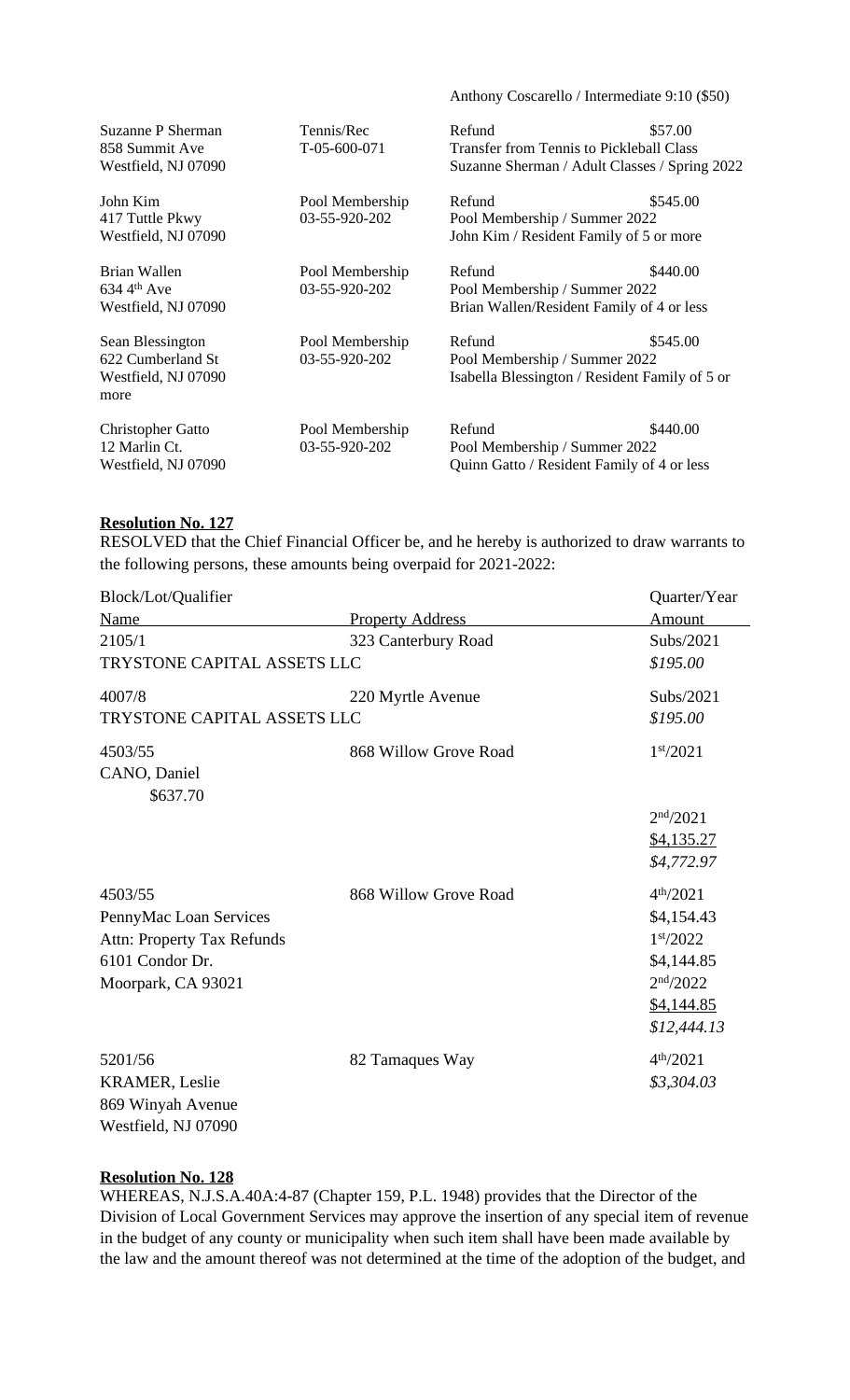WHEREAS, the Director may also approve the insertion of any item of appropriation for an equal amount;

NOW, THERFORE, BE IT RESOLVED that the Town of Westfield hereby requests the Director of the Division of Local Government Services to approve the insertion of an item of revenue in the budget year 2022 in the sum of \$3,646.00, which is now available from Union County Municipal Alliance Program Youth Leadership Grant; and

BE IT FURTHER RESOLVED that the like sum be, and the same is hereby appropriated under the following caption:

> General Appropriations Municipal Alliance Program Youth Leadership Grant  $$3,646.00$

BE IT FURTHER RESOLVED that one copy of this resolution be forwarded electronically to the Division of Local Government Services by the Chief Financial Officer.

#### **Resolution No. 129**

WHEREAS, N.J.S.A.40A:4-87 (Chapter 159, P.L. 1948) provides that the Director of the Division of Local Government Services may approve the insertion of any special item of revenue in the budget of any county or municipality when such item shall have been made available by the law and the amount thereof was not determined at the time of the adoption of the budget, and

WHEREAS, the Director may also approve the insertion of any item of appropriation for an equal amount;

NOW, THERFORE, BE IT RESOLVED that the Town of Westfield hereby requests the Director of the Division of Local Government Services to approve the insertion of an item of revenue in the budget year 2022 in the sum of \$7,133.10, which is now available from the Fiscal Year 2020 Federal Bullet Proof Vest program; and

BE IT FURTHER RESOLVED that the like sum be, and the same is hereby appropriated under the following caption:

> General Appropriations 2020 Federal Bullet Proof Vest program (BPV) \$7,133.10

BE IT FURTHER RESOLVED that one copy of this resolution be forwarded electronically to the Division of Local Government Services by the Chief Financial Officer.

Public Safety, Transportation and Parking Committee

#### Code Review & Town Property Committee

The following resolutions, introduced by Councilman Parmelee and seconded by Councilman Katz, were unanimously adopted.

#### **Resolution No. 130**

WHEREAS, one (1) sealed bid was received on April 28, 2022 by the Town Clerk for the 2022 ADA Door Improvement at Town Hall in the Town of Westfield; and

WHEREAS, it has been determined that the bid submitted exceeded the amount budgeted by the Town.

NOW, THEREFORE, BE IT RESOLVED by the Town Council of the Town of Westfield that the bid received on April 28, 2022 for the ADA Door Improvement at Town Hall in the Town of Westfield be and hereby is rejected.

NOW THEREFORE BE IT FURTHER RESOLVED, that the Recreation Department is hereby authorized to re-bid for the 2022 ADA Door Improvement at Town Hall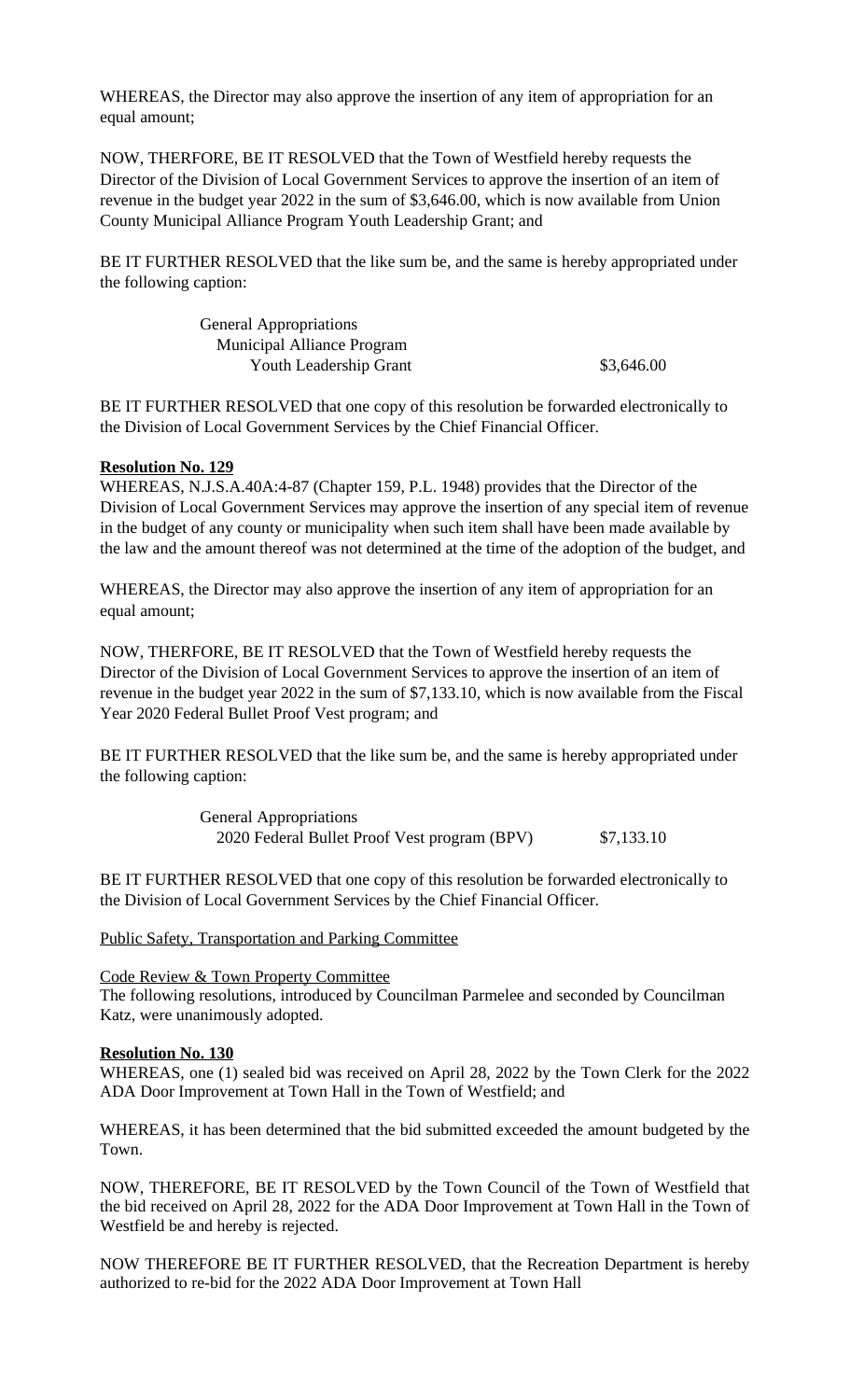The following resolution, introduced by Councilman Parmelee seconded by Councilwoman Mackey was adopted by the following roll call vote:

#### **Resolution No. 131**

WHEREAS, the Local Redevelopment and Housing Law, *N.J.S.A.* 40A:12A-1, *et seq.*, as amended and supplemented (the "Redevelopment Law"), provides a process for municipalities to participate in the redevelopment and improvement of areas designated by the municipality as being in need of redevelopment and/or in need of rehabilitation; and

WHEREAS, the Town of Westfield (the "Town") and SW Westfield LLC ("SW") entered into that certain Conditional Designation & Interim Costs Agreement, dated as of December 8, 2020 (the "CDIC Agreement"), conditionally designating SW as the redeveloper of certain real property designated as areas in need of redevelopment (and defined in the CDIC Agreement as the Project Site), subject to the redevelopment plan, dated October 5, 2020, entitled "*Downtown Westfield Scattered Site Redevelopment Plan*" (the "Redevelopment Plan"); and

WHEREAS, on April 26, 2022, the Town Council (the "Governing Body") introduced, and on May 10, 2022 adopted General Ordinance No. 2022-14, amending the Redevelopment Plan to provide as follows: (i) to include within the Redevelopment Plan the real property commonly known as 74-76 Elm Street, Westfield, and identified on the Official Tax Map of the Town as Block 3106, Lot 5 (the "Rehabilitation Property"), which has been deemed in need of rehabilitation; (ii) to limit the uses of the Rehabilitation Property; and (iii) require electric vehicle charging infrastructure be provided in any redevelopment project in accordance with the Municipal Land Use Law, *N.J.S.A.* 40A:55D-1, *et seq.*, as amended and supplemented, and the Town Land Use Ordinance (the "Amended Redevelopment Plan"); and

WHEREAS, SW proposes to rehabilitate the Rehabilitation Property in accordance with the standards contained in the Amended Redevelopment Plan (the "Rehabilitation Project"); and

WHEREAS, the use of the Rehabilitation Property as a preview center, as that term is defined within the Amended Redevelopment Plan, shall be temporary in nature and shall cease upon either the date (a) SW is no longer conditionally or unconditionally designated redeveloper of the Project Site (as defined in the CDIC Agreement) or (b) SW's lease agreement with Downtown Realty LLC for use of the Rehabilitation Property is terminated; and

WHEREAS, the Town has determined that SW possesses the proper qualifications and experience to rehabilitate the Rehabilitation Property in accordance with the Amended Redevelopment Plan, and all other applicable laws, ordinances and regulations; and

WHEREAS, to effectuate the Amended Redevelopment Plan, the Town has determined to enter into a Redevelopment Agreement for the purpose of designating SW as the "redeveloper", as that term is defined in the Redevelopment Law, of the Rehabilitation Property and memorialize the respective rights and responsibilities of the Town and SW with respect to the Rehabilitation Property.

NOW, THEREFORE, BE IT RESOLVED by the Mayor and Council of the Town of Westfield, County of Union, and State of New Jersey, that the Mayor is hereby authorized to execute a Redevelopment Agreement with SW Westfield LLC in substantially the form annexed hereto as Exhibit A.

BE IT FURTHER RESOLVED THAT all Town officials and employees are hereby authorized and directed to take all action necessary and appropriate to effectuate the terms of this Resolution. This Resolution shall take effect immediately.

 Katz **Mackey**  Dardia Root Mayor Brindle

Yeas: Habgood Nays: None Absent: LoGrippo Parmelee Contract

#### **PUBLIC WORKS COMMITTEE**